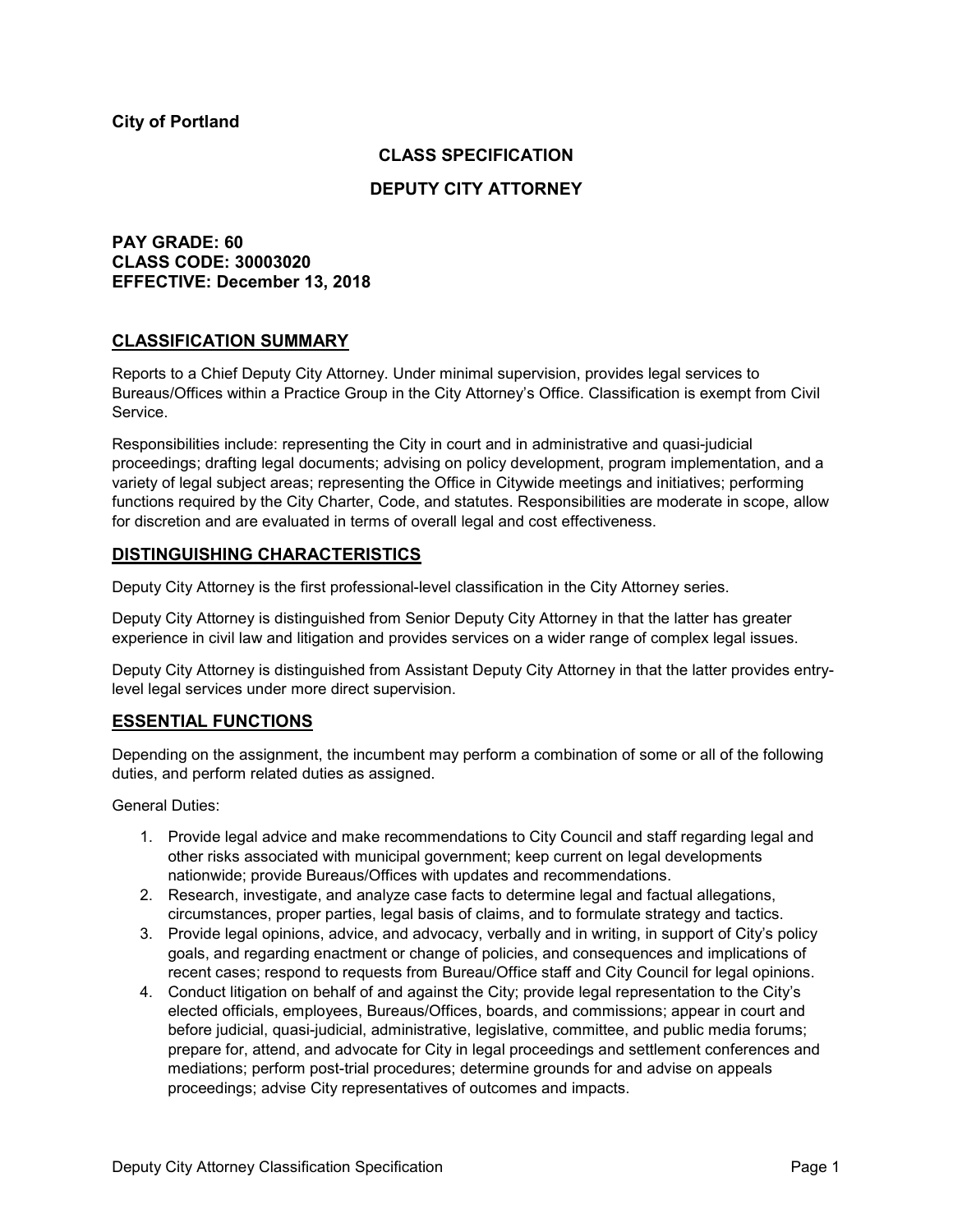- 5. Advise on and participate in negotiations of contractual obligations between the City and private businesses, individuals, and other governments; participate in negotiations on the City's behalf with third parties to resolve issues in contractual, regulatory, or other relationships; review documents for legal sufficiency to ensure City's actions are legally binding, in proper form, and prevent exposure to liability.
- 6. Review and prepare recommendations on City ordinances, ballot measures, and all legally binding documents including titles, settlements, deeds, and other instruments in property disposal.
- 7. Review, analyze, and draft pleadings, resolutions, ordinances, and intergovernmental agreements; gather information; appear before and brief City Council; meet with City representatives and offer advice on the merits and weaknesses of City's position.
- 8. Ensure City officials and employees comply with legal and ethical requirements, and reduce legal and ethical risks to the City; educate and train City officials, Bureaus/Offices, and City employees in ethics, legal duties, and constraints on areas of responsibility, mismanagement, conflicts of interest, and prevention and minimization of legal issues.
- 9. Represent the Office in professional and public settings, including the Oregon State Bar, lectures, public presentations, and professional organizations and activities; participate in programs that increase awareness for municipal law opportunities.
- 10. Manage and perform activities related to the unique mission, goals, and responsibilities of the assigned Practice Group.

# **SUPERVISION RECEIVED AND EXERCISED**

The work of this classification is performed under minimal supervision by a Chief Deputy City Attorney with broad oversight by the City Attorney.

This classification has no supervisory responsibilities.

## **KNOWLEDGE/SKILLS/ABILITIES REQUIRED**

- 1. Knowledge of federal, state and municipal statutes, regulations, and ordinances, and the ability to analyze, interpret, explain, and apply them.
- 2. Knowledge of contracts, torts, real property, constitutional law, federal jurisdiction, appellate jurisdiction and practice, civil rights, civil procedure, statutes relating to municipalities and governmental tort liability.
- 3. Knowledge of rules of evidence procedure for trial and appellate courts.
- 4. Ability to draft statutes, City Code, administrative regulations, contracts, and other legal documents.
- 5. Ability to research complex legal questions using digital tools, libraries, professional resources, Oregon Revised Statutes, City Code and Charter, historical City Attorney opinions, and other legal publications.
- 6. Ability to establish and maintain effective working relationships with those contacted in the course of work; demonstrate tact, diplomacy, and patience; gain cooperation through discussion and collaboration.
- 7. Ability to navigate sensitive political environments.
- 8. Ability to communicate both verbally and in writing; present information, proposals, and recommendations clearly and persuasively in public settings.
- 9. Ability to analyze and make sound recommendations in complex legal situations.
- 10. Ability to utilize City-specific software technology and general office software.

## **MINIMUM QUALIFICATIONS REQUIRED**

Any combination of education and experience that is equivalent to the following minimum qualifications is acceptable.